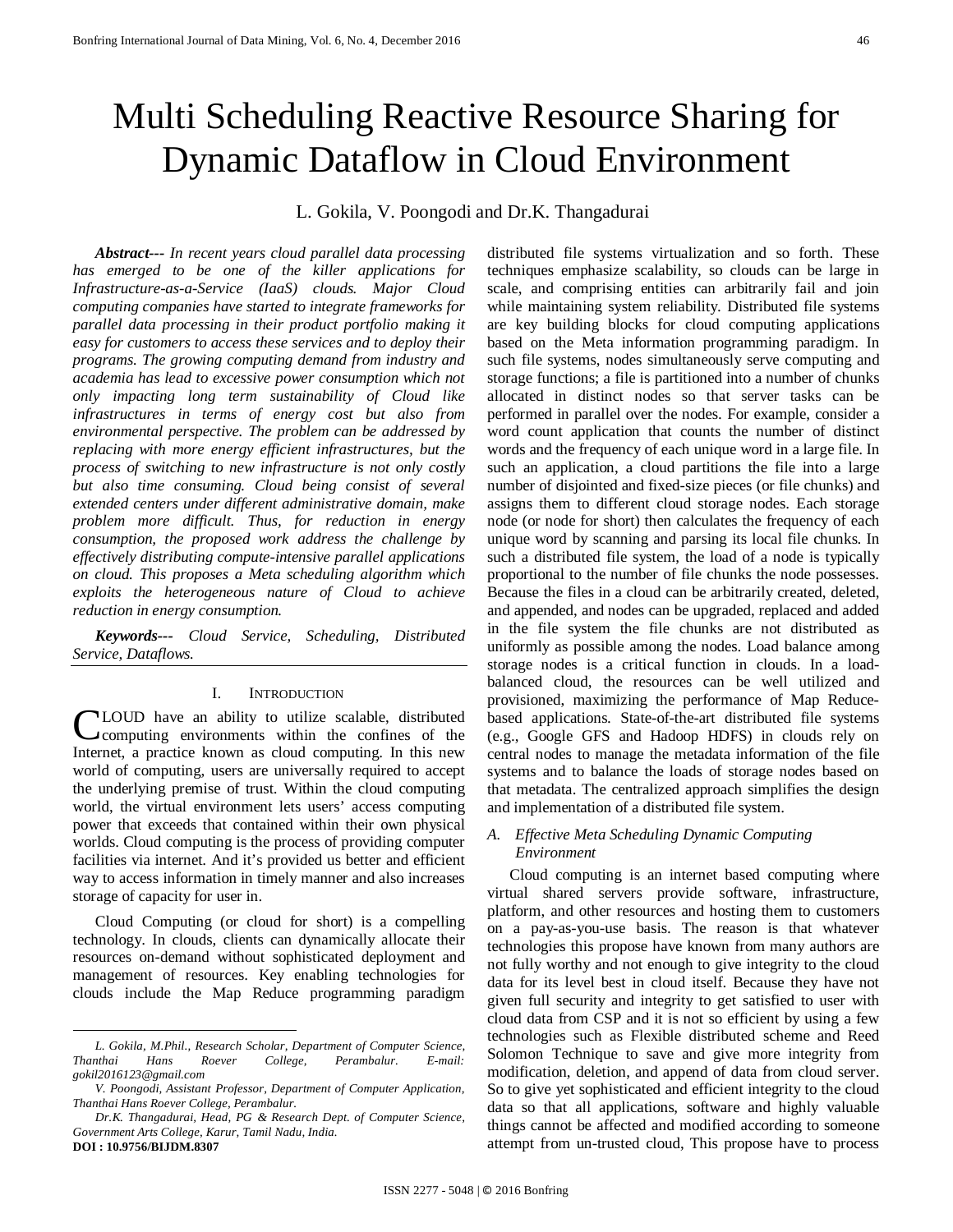and provide more security methods apart from previous methods with the help of CSP who maintains our data from cloud servers from their IP address domain. But since us do not have a copy of outsourced data and data from its local site, CSP can behave unfaithfully regarding the status of our outsourced data. And since us do not have any physical data possession this propose have to fully depend on CSP for cloud data access without any separate login for our self access in data management.

It is one of the main drawbacks that existing systems have in its module in its security level. So This propose have some restriction in this regard so that CSP only can take more access to manage our data with his IP address domain. But here This propose need to maintain data integrity for our cloud data in efficient manner for our self usage whenever there is a need for that and must have some strong security measurements for our data stored to protect from internal and external attack including byzantine as well as malicious attack. And in this case, there are some different measures such as file distribution algorithm with dynamic concept, error location correctness and data verification using distributed protocol for its integrity. But all these come from existing system with a few limitations without studying data integrity in efficient manner using cloud data weight or value. Here as proposed one, this propose have done storage measurement and space comparison algorithm with time management for making efficient way for data integrity. To our credit, the proposed work have done a few new implementation and they are categorized as,

- 1. New implementation using the technique of Storage measurement and space comparison algorithm.
- 2. Cloud storage database management with automatic time specification with the help of CSP or automatically in users audit when user updates the cloud data.
- 3. Efficient calculation of storage space before and after the data update.
- 4. Server failure recovery access point in data storage and Dynamic operations in data update in each server block. Data needs a dynamic computing infrastructure. The basis for the dynamic infrastructure is a standardized, scalable, and secure physical infrastructure. There should be a level of redundancy to ensure high level of availability. Next, it must be virtualized.

# II. RELATED WORK

Laney, " data management: Controlling data volume, velocity, (2001) variety Distributed Computing Environment (DCE), developed at IBM Transarc research laboratory, provides a user with the ability to store and access knowledge at remote sites, just like the techniques used with Network classification system (NFS). Structurally, DCE DFS could be a assortment of many file systems that square measure mounted onto one virtual classification system area with a single namespace. The top user has direct access to all or any files during this distributed file system without knowing wherever the physical files reside. Putting file systems onto different servers so as to supply the optimum service for the top users, moreover as optimize the use of accessible resources, is load equalization of DFS servers.

J. Dean and S. Ghemawat, "MapReduce: Simplified data processing on large clusters,(2008) Cloud Computing is a technology, which connects so many nodes together for allocating resources dynamically. Different types of technologies are used in clouds such as Map Reduce programming paradigm, distributed file systems, virtualization. These kinds of techniques are scalable which can add or delete new nodes or systems making it reliable. In a large cloud we can add thousands of nodes together. The main aim is to allocate files to these nodes without making heavy load to any of the nodes, for that files are partitioned into different modules.

M. Gatti, P. Cavalin, S. B. Neto, C. Pinhanez, C. dos Santos, D. Gribel, and A. P. Appel, "Large-scale multi-agentbased modeling and simulation of microblogging-based online social network Access to files(2014). Load balancing is the main issue in large scale distributed computing. It is the process of distributing tasks to all nodes involved in cloud computing. Efficient allocation of resources to every computing task helps to achieve resource utilization ratio and high user satisfaction. Minimizing resource consumption, avoiding bottlenecks, implementing fail-over, enabling scalability, reducing network inconsistencies and solving network traffic are the main goals of load computing. Whole cloud gets fail while analyzing existing system clouds performance bottleneck due to failure of central node. Functional difficulties and technical difficulties are caused because of those failures.

M. Terho, and J. Vlasenko, "Failure prediction based on log files using random indexing and support vector machines (2013) Cloud computing is a relatively new way of referring to the use of shared computing resources, and it is an alternative to having local servers handle applications. Cloud computing groups together large numbers of computer servers and other resources and typically offers their combined capacity on an on-demand, pay-per-cycle basis without sophisticated deployment and management of resources.

Y. Simmhan, S. Aman, A. Kumbhare, R. Liu, S. Stevens, Q. Zhou, and V. Prasanna, "Cloud-based software platform for big data analytics in smart grids (2013) The end users of a cloud computing network usually have no idea where the servers are physically located, they just spin up their application and start working. This flexibility is the key advantage to cloud computing, and what distinguishes it from other forms of grid or utility computing and software as a service (SaaS). The ability to launch new instances of an application with minimal labor and expense allows application providers to scale up and down rapidly, recover from a failure, bring up development or test instances, and roll out new versions to the customer base.

L. Neumeyer, B. Robbins, A. Nair, and A. Kesari, "S4: Distributed stream computing platform (2010) The machine's load is thus determined by summing over several virtual nodes', creating a tight con cent ration of load near the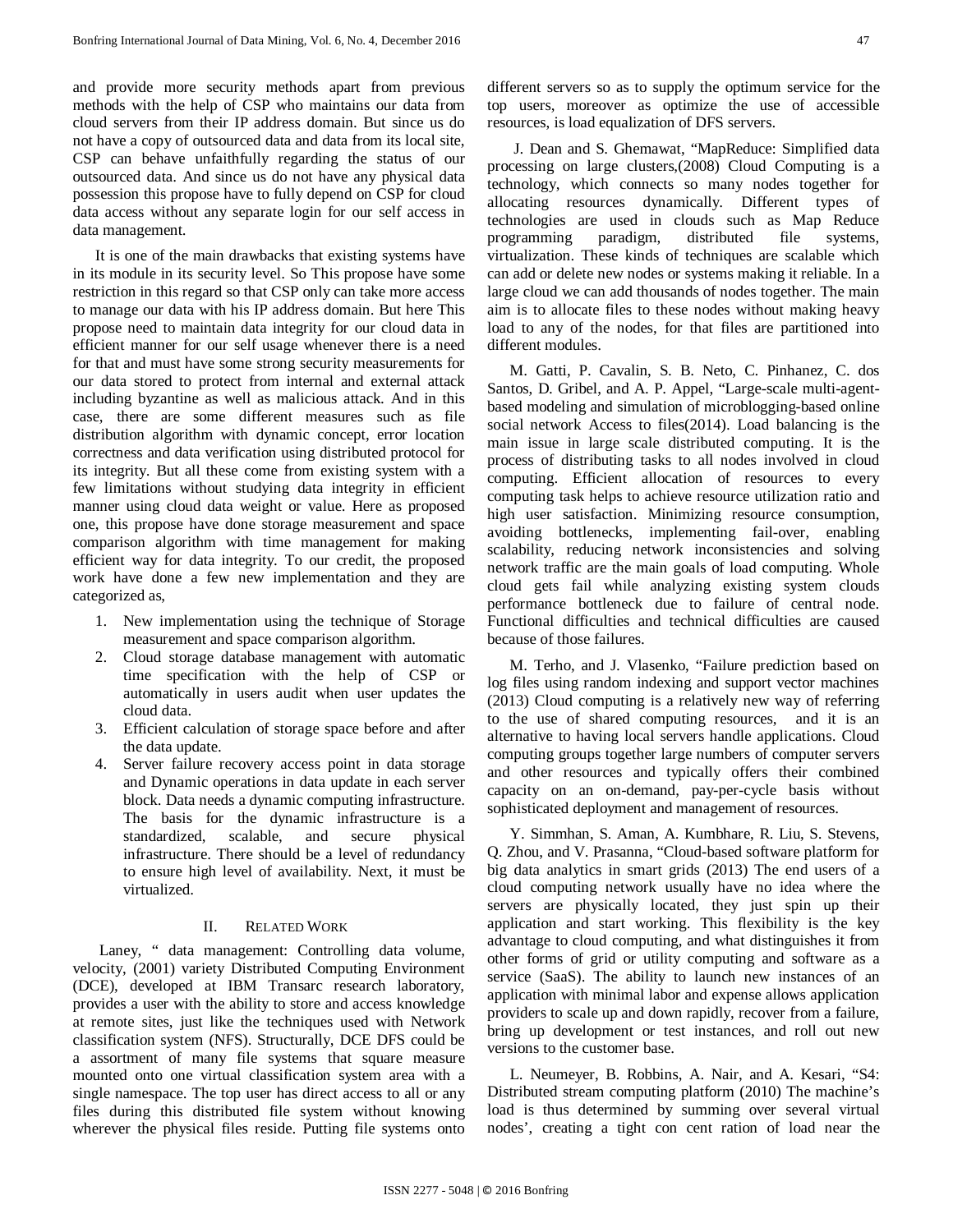average. Based upon consistent hashing which requires virtual copies to be operated for every node. The node will occasionally check its inactive virtual nodes, and may migrate to one of them if the distribution of load in the system has changed. Since only one virtual node is active, the real node need not pay the original Chord protocol's multiplicative increase in space and band width costs. Our solution to this problem therefore allows nodes to move to arbitrary addresses; with this freedom we show that we can load balance an arbitrary distribution of items, without expending much cost in maintaining the load balance

Storm: Distributed and fault-tolerant realtime computation [Online]. Available: http://storm.apache.org/, 2014 Cloud computing could be a comparatively new approach of pertaining to the employment of shared computing resources, associated it's a completely different to having native servers handle applications. Cloud computing teams along giant numbers of pc servers associated alternative resources and usually offer their combined capability on an on-demand, payper-cycle basis while not refined readying and management of resources.

B. Satzger, W. Hummer, P. Leitner, and S. Dustdar, "Esc: Towards an elastic stream computing platform for the cloud (2011)The tip users of a cloud computing network sometimes don't have any plan wherever the servers are physically situated; they solely spin up their application and begin operating. In an exceedingly giant cloud we are able to add thousands of nodes along. The most aim is to allot files to those nodes while not creating significant load to any of the nodes, for that files are divided into completely different modules. Another objective is to scale back the network inconsistencies and network traffic as a result of the unbalancing of masses.

A. Iosup, N. Yigitbasi, and D. Epema, "On the performance variability of production cloud services (2010)Cloud computing refers to applications and services offered over the Internet. These services are offered from data centers all over the world, which collectively are referred to as the "cloud." This metaphor represents the intangible, yet universal nature of the Internet. The idea of the "cloud" simplifies the many network connections and computer systems involved in online services. In fact, many network diagrams use the image of a cloud to represent the Internet. This symbolizes the Internet's broad reach, while simplifying its complexity. Any user with an Internet connection can access the cloud and the services it provides. Since these services are often connected, users can share information between multiple systems and with other users.

I. Moreno, P. Garraghan, P. Townend, and J. Xu, "Analysis, modeling and simulation of workload patterns in a large-scale utility cloud (2014) The main goal of our project is to decrease the overloads of the main cloud and increase the performance of the cloud. In recent years ad-hoc parallel data processing has emerged to be one of the killer applications for Infrastructure-as-a-Service (IaaS) clouds. Major Cloud computing companies have started to integrate frameworks for parallel data processing in their product portfolio, making it easy for customers to access these services and to deploy their programs. However, the processing frameworks which are currently used have been designed for static, homogeneous cluster setups and disregard the particular nature of a cloud. The main objective of our project is to decrease the overloads of the main cloud and increase the performance of the cloud by segregating all the packet of the cloud by cloud storage, packet manager and task manager. and perform the different task using different resources as the infrastructure needed.

## *Many-Task Computing for Cloud and Supercomputers*

Many-task computing aims to bridge the gap between two computing paradigms, high throughput computing and high performance computing. Many task computing differs from high throughput computing in the emphasis of using large number of computing resources over short periods of time to accomplish many computational tasks (i.e. including both dependent and independent tasks), where primary metrics are measured in seconds (e.g. FLOPS, tasks/sec, MB/s I/O rates), as opposed to operations (e.g. packet) per month. Many task computing denotes high-performance computations comprising multiple distinct activities, coupled via file system operations. Tasks may be small or large, uniprocessor or multiprocessor, compute intensive or data-intensive. The set of tasks may be static or dynamic, homogeneous or heterogeneous, loosely coupled or tightly coupled.

## *A. Problem Definition*

A growing number of companies have to process huge amounts of data in a cost-efficient manner. Classic representatives for these companies are operators of Internet search engines. The vast amount of data they have to deal with every day has made traditional database solutions prohibitively expensive. The need for low latency analysis over high-velocity data streams motivates the need for distributed continuous dataflow systems. Contemporary stream processing systems use simple techniques to scale on elastic cloud resources to handle variable data rates. However, application QoS is also impacted by variability in resource performance exhibited by clouds and hence necessitates autonomic methods of provisioning elastic resources to support such applications on cloud infrastructure. The prior concept of dynamic dataflows which utilize alternate tasks as additional control over the dataflow's cost and QoS. Further, we formalize an optimization problem to represent deployment and runtime resource provisioning that allows us to balance the application's QoS, value, and the resource cost. The greedy heuristics, centralized and shared, based on the variable-sized bin packing algorithm and compare against a Genetic Algorithm (GA) based heuristic that gives a nearoptimal solution. A large-scale simulation study, using the linear road benchmark and VM performance traces from the AWS public cloud, shows that while GA-based heuristic provides a better quality schedule, the greedy heuristics are more practical, and can intelligently utilize cloud elasticity to mitigate the effect of variability, both in input data rates and cloud resource performance, to meet the QoS of fast data applications. Instead, these companies have popularized an architectural paradigm based on a large number of commodity servers. Problems like processing crawled documents or regenerating a web index are split into several independent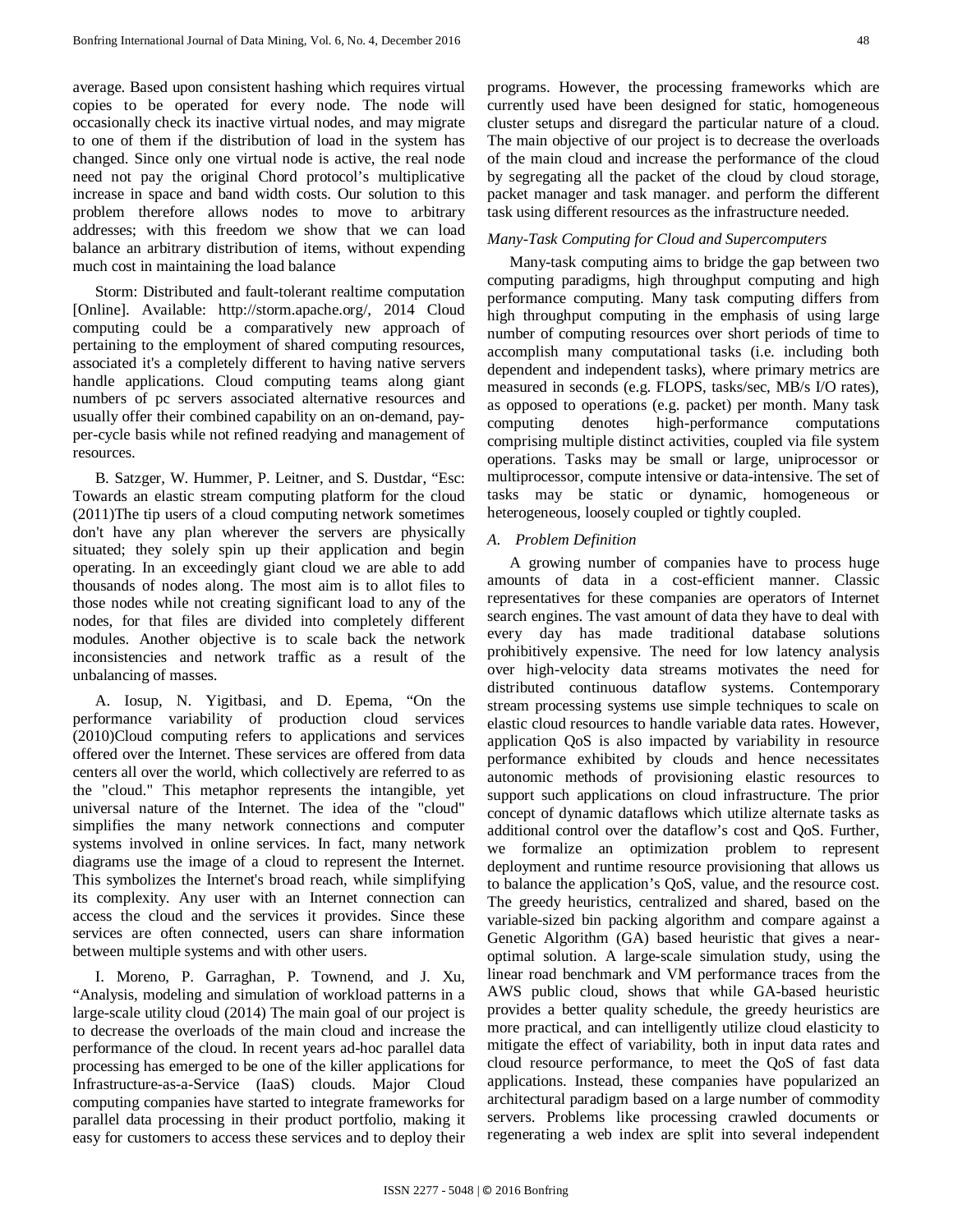- The cloud's virtualized nature needs higher resource utility to enable promising new use cases for efficient parallel data processing.
- However, it also imposes new challenges compared to classic cluster setups.
- The major challenge this propose see is the cloud's opaqueness with prospect to exploiting data locality.

#### III. PROPOSED SOLUTION

We develop a practical cloud resource allocation algorithm. It is capable of both overload avoidance and green computing. It is applicable to scenarios with multidimensional resource constraints. We give a theoretical proof that the number of servers in where *d* is the number of bottleneck resources..Especially, with only one bottleneck resource, the number of servers in use is bounded by times of the optimal value. We also prove that the number of VM migrations is bounded as well. We conduct extensive simulation and experiments. The results demonstrate good performance compared with the existing work.

The load of applications encapsulated in the VMs may change dynamically. The resource demands of applications can be highly variable due to the time of the day effect, sudden surge in user requests, and other reasons. Moreover, some applications such as on-demand data processing and virtual desktop have random load. It is hard to forecast their resource demands. Although server consolidation has the effect of absorbing load fluctuation, the sum of the peak resource demand of VMs sharing a physical machine PM) can be much higher than the mean. Thus, it is often inefficient to overprovision resources based on the peak demand because doing so will leave the resources under-utilized most of the time. Live migration allows a VM to be moved from one server to another without interrupting the application running inside. This can be used to adjust the VM layout for load balancing or energy saving purpose. For example, when the resource

utilization of a server becomes too high, some VMs running on it can be migrated away to reduce its load. On the contrary, when the average server utilization in the system becomes too low, the VMs can be aggregated to a fraction of the servers .

Meta scheduling is designed to run data analysis packet on a large amount of data, which is expected to be stored across a large set of share-nothing commodity servers. Once a user has fit his program into the required map and reduce pattern, the execution framework takes care of splitting the packet into subtasks, distributing and executing them. A single Map Reduce packet always consists of a distinct map and reduce program. , we focus on the first sub problem the problem of host overload detection. Detecting when a host becomes overloaded directly influences the QoS, because if the resource capacity is completely utilized, it is highly likely that the applications are experiencing resource shortage and performance degradation. What makes the problem of host overload detection complex is the necessity to optimize the time-averaged behavior of the system, while handling a variety of heterogeneous workloads placed on a single host. To address this problem, most of the current approaches to dynamic VM consolidation apply either heuristic-based techniques, such as static utilization thresholds decisionmaking based on statistical analysis of historical data or simply periodic adaptation of the VM allocation. The limitations of these approaches are that they lead to suboptimal results and do not allow the administrator to explicitly set a QoS goal. In other words, the performance in regard to the QoS delivered by the system can only be adjusted indirectly by tuning parameters of the applied host overload detection algorithm. In contrast, our approach enables the system administrator to explicitly specify a QoS goal in terms of a workload independent QoS metric. The underlying analytical model allows a derivation of an optimal randomized control policy for any known stationary workload and a given state configuration. It is important to note that the model proposed in this study is based on Markov chains requiring a few fundamental modeling assumptions.



Figure 3.1: Architecture Diagram for Meta Flow Model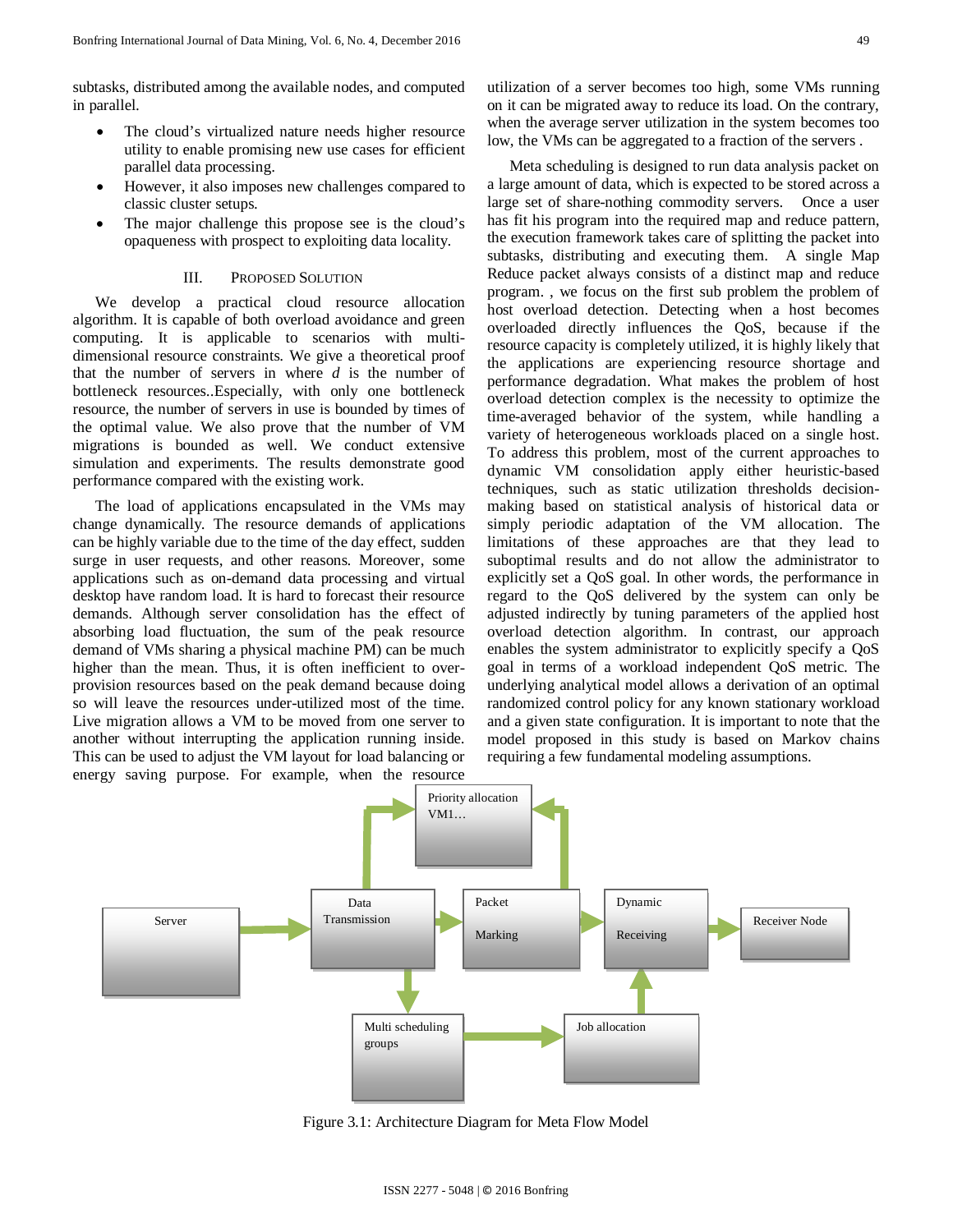### *Meta Scheduling Algorithm*

Best-Fit VM with VM Clustering Algorithm (Newly Proposed)

Input: Migrating VM ClusterList and Available Host List Partition

# Output : Migration Map

Sort hosts in Available Host List by descending order of current CPU utilization

- 1. For each host in Available Host List do
- 2. If Migrating VM meta info List is not empty then
- 3. Find optimal combination of VM multi sgeduler in Migrating VMC meta dataList for that host using dynamic programming
- 4. For each VMCluster in optimal combination of VMClusters do Add (VMCluster, host) pair to MigrationMapℵ Delete VMCluster from MigratingVMList Else Break
- 5. If any optimal combination of VM meta does not fit any host then

Create new host

Add (VM, host) pair to Migration Map

Delete VM meta info from Migrating VM meta List

Figure 3.1 show the workload must satisfy the Markov property, which implies memory less state transitions and an exponential distribution of state transition delays. These assumptions must be taken into account in an assessment of the applicability of the proposed model to a particular system.

# *A. Resource Allocation Packing Data*

The load of applications encapsulated in the VMs may change dynamically. The resource demands of applications can be highly variable due to the time of the day effect, sudden surge in user requests, and other reasons. Resource to allocate from the server Moreover, some applications such as ondemand data processing and virtual desktop have random load. It is hard to forecast their resource demands. Although server consolidation has the effect of absorbing load fluctuation, the sum of the peak resource demand of VMs sharing a physical machine (PM) can be much higher than the mean. Thus, it is often inefficient to over-provision resources based on the peak demand because doing so will leave the resources underutilized most of the time.

# *B. Remote Method Workload Analyzing*

For provisioning to be meaningful, the query workload has to exhibit some predictability. We assume the availability of a representative workload, which can be obtained either manually (e.g., by the application provider or the administrators) or automatically (through DBMS profilers). We require that the representative workload consists of a set of query classes along with the expected distribution of queries across the different classes. In either case, the elasticity of cloud resources allow quick re-provisioning, which ameliorates the negative impact of inaccurate workload predictions.

# *C. Scheduling the Server to Response*

The approach presented periodically performs an offline bin packing algorithm to calculate a new VM layout, where hot spots are eliminated and the number of servers in use is minimized.

Scheduling response are then migrated accordingly. one server to another without interrupting the application running inside. This can be used to adjust the VM layout for load balancing or energy saving purpose. The new layout, however, may be quite different from the existing one, which may incur a large number of VM migrations. Wang et al. adopts an online bin packing algorithm which incurs fewer migrations .The focus of that work is on the network bandwidth only and does not consider multi-dimensional resource constraints

# *D. VM Live Migration of Data*

We present an approach that uses live migration to allocate data center resources dynamically based on application demands and supports green computing by optimizing the number of servers used. We make the following contributions. We develop a practical bin packing resource allocation algorithm. It is capable of both overload avoidance and green computing. It is applicable to scenarios with multidimensional resource constraints. We give a theoretical proof that the number of servers, where *d* is the number of bottleneck resources. Especially, with only one bottleneck resource, the number of servers in use is bounded by the optimal value. We also prove that the number of VM migrations is bounded as well. We conduct extensive simulation and experiments. The results demonstrate good performance compared with the existing work.

### *E. Remote Flow Data Response*

Cloud computing refers to delivery of computer resources from a remote place based on user needs. Network connections are necessary to access information and utilize resources. According to multi cloud computing can be defined as, a style of computing, where massively scalable IT- enabled capabilities are delivered "as a service" to external customers using Internet technologies. Switching remote data to Increase the challenges on how to transfer and where to store and compute data are the issues caused by large distributed file systems in cloud computing. Cloud Computing Technologies such as Map Reduce paradigm , virtualization and Distributed File Systems are used to achieve scalability and reliability in clouds.

### IV. RESULT AND DISCUSSION

Construct analytical models to quantify the network performance of scientific workflows using cloud-based computing resources, and formulate a task scheduling problem to minimize the workflow end-to-end delay under a userspecified financial constraint. We rigorously prove that the proposed problem is not only resource complete but also nonapproximable. We design a heuristic solution to this problem, and illustrate its performance superiority over existing methods through extensive simulations and real- life workflow experiments based on proof-of-concept implementation and deployment in a local cloud tested.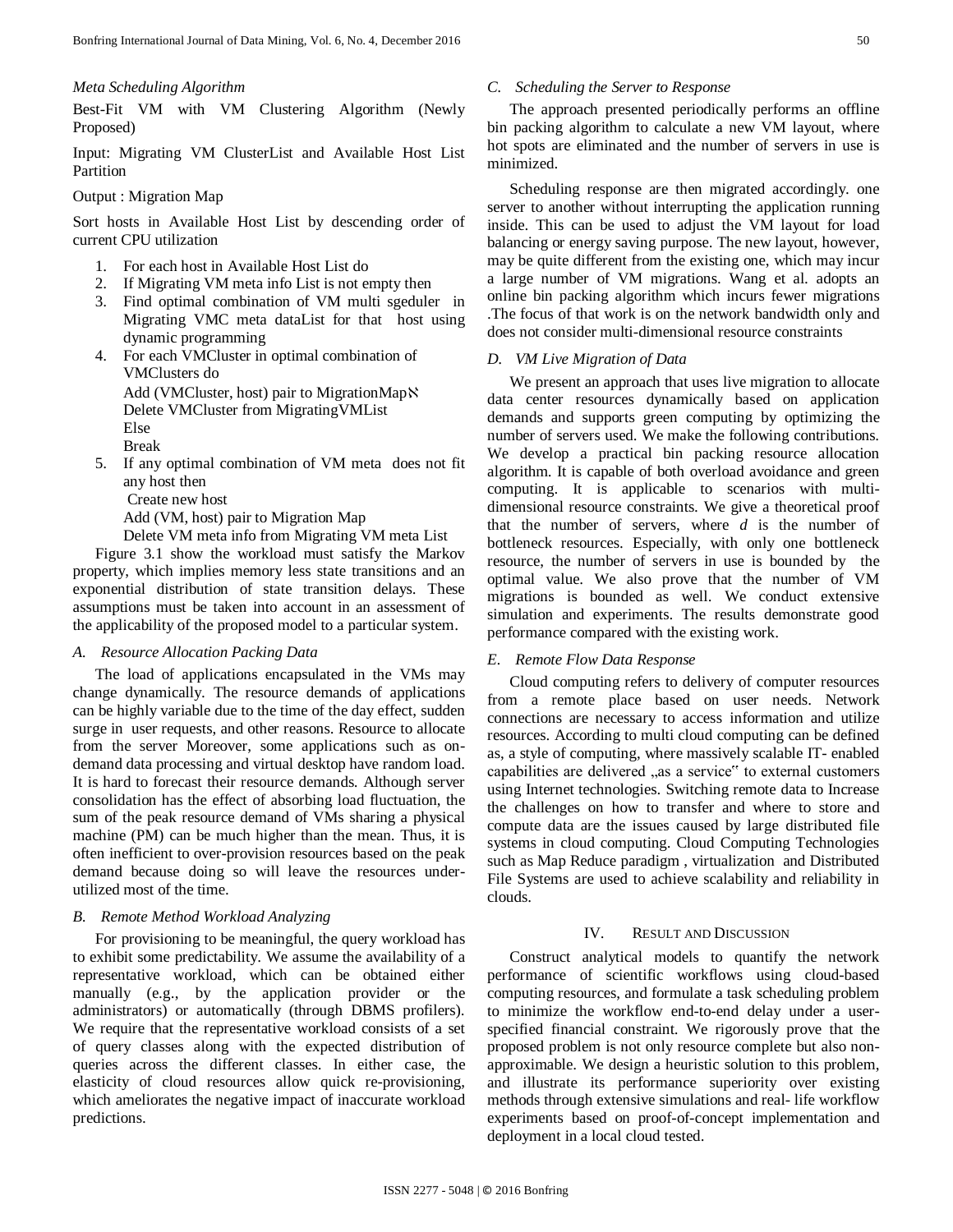Performance of the proposed algorithms is evaluated in this section. The experiments were performed on a 2.80 GHz Intel core 2 duo Processor with 3.5 GB memory. The operating system is Microsoft Windows 7. The simulated that are implemented in java language. Both real and server client vm are used in the experiments. File process were generated from the data generator with responding time management. Real world Server extended, process are obtained from virtual Repository scheduling is optimized with server is obtained from shared resource is acquired from scheduling.

VM migration techniques have been investigated for non real-time applications. utilize the live migration technology to move the VMs away from the lightly loaded physical servers and thus the empty servers can be switched to low-power mode. It create a dynamic server consolidation algorithm with migration control and avoid unnecessary migrations to reduce the number of powered on servers and migration cost. To find that virtual machines do not usually use all their resources, and they create an algorithm which also considers the migration cost according to the records of migration history for saving energy

The optimized strategy divides the execution of the workflow into multiple stages; and at each stage, bandwidth and resources are allocated independently. And also in every stage, the minimization algorithm is executed to allocate the optimum number of resources for the services involved in the current stage. An algorithm is required to determine the number of stages. Directed execution graphs (DAG) are made up of the workflow of services. The DAG is divided into the execution stages. A special virtual infrastructure executes the execution stages. In every execution stage, the infrastructure is reconfigured for deployment for services involved in the stage.



Figure 4.1: Scheduling Request/Response State

Figure 4.1 shows the resources are allocated based on the number of invocations required for each service. At present, many research studies on balanced machine resources scheduling are based upon dynamic migration of machines.

Thus, using dynamic migration all of the above systems can achieve system load balance; but frequent dynamic migration would employ a large number of resources that might lead to degrading the entire system performance.



Figure 4.2: Time Complexity in Data Switching VM